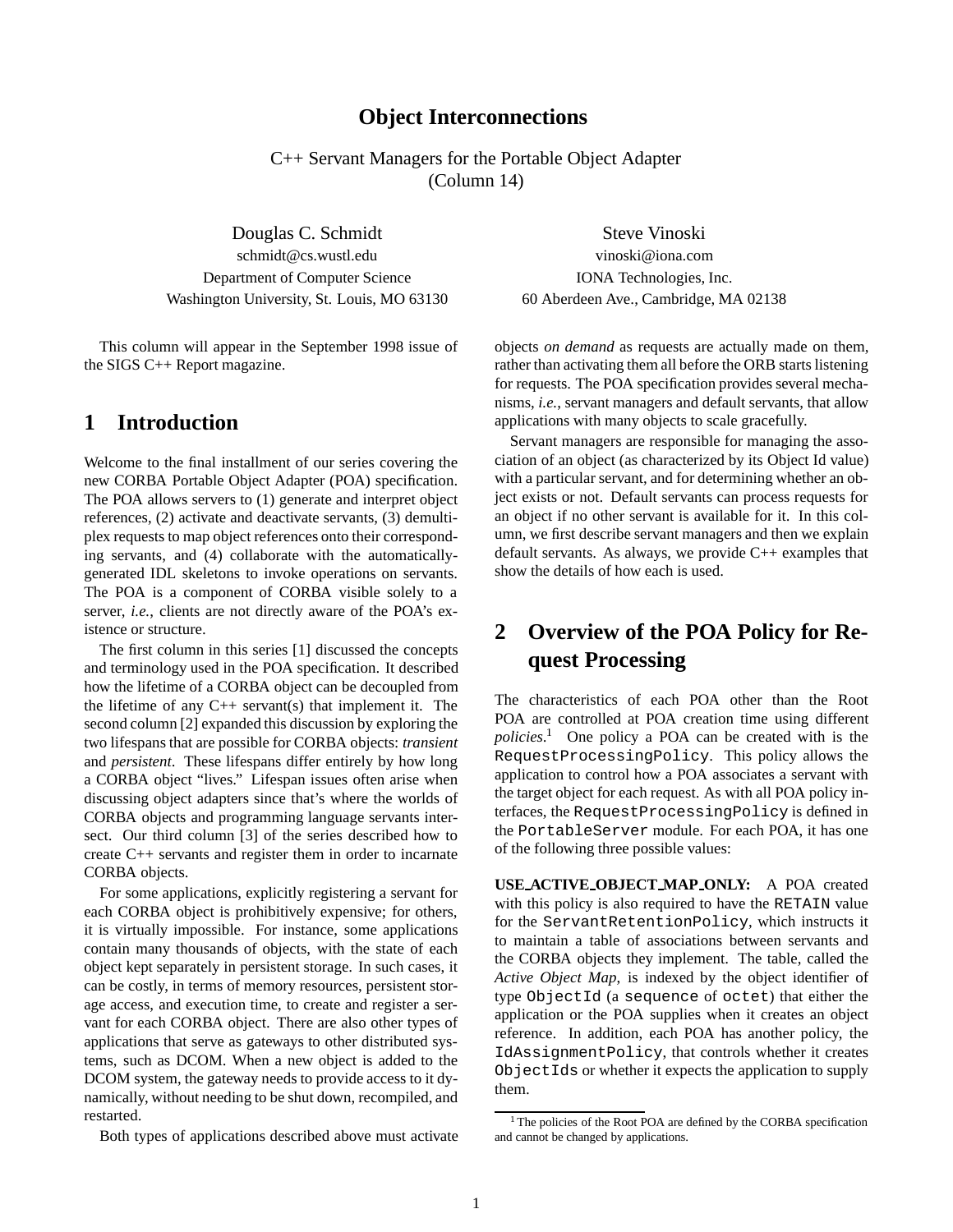When a request is sent, the object key of the target object, of which the ObjectId is part, is sent with it to identify the target object. The receiving ORB uses the object key to identify the target POA. The POA then uses the ObjectId in the object key to index into the Active Object Map, obtain the servant for the target object, and dispatch the request to that servant. If a POA created with the USE ACTIVE OBJECT MAP ONLY policy value cannot locate the requested servant in its Active Object Map, it raises the standard CORBA::OBJECT NOT EXIST system exception. This exception indicates to the client that the target object no longer exists.

**USE SERVANT MANAGER:** A POA configured with the USE SERVANT MANAGER policy value relies on an application-supplied ServantManager object to supply object/servant associations. This ServantManager is used if (1) the POA does not find the appropriate servant in its Active Object Map or (2) if the NON RETAIN value is present for the ServantRetentionPolicy.

ServantActivator and ServantLocator are the two

standard interfaces derived from the ServantManager interface. One or the other is used depending upon the POA's value for the ServantRetentionPolicy. If the POA has the RETAIN value for servant retention, the POA expects its servant manager to supply the ServantActivator interface. Otherwise, the POA has the NON RETAIN value, and it expects the ServantLocator interface. For either interface, the POA passes the ObjectId of the target object to the servant manager object, expecting it to either return a servant to incarnate the target object or raise an exception.

We'll explain the details of the ServantActivator and ServantLocator interfaces in Section 4.

**USE DEFAULT SERVANT:** With this policy value, if the servant is not found in the Active Object Map, or if the POA has the NON RETAIN policy value, the POA invokes a single servant for all requests regardless of the ObjectId of the target object. This feature allows applications to supply servants for use with the Dynamic Skeleton Interface (DSI). DSI servants essentially provide a single generic invoke function that can be used to dispatch any request. A default servant based on static skeletons can also be used for a POA whose objects all support the same interface.

Now that we've introduced the features supported by the POA request processing mechanism, we'll apply these to our running stock quoter example in the next section.

## **3 Alternative Stock Quoter System**

Our quoter system returns stock prices based on stock names via its get quote operation:

```
module Stock
{
  interface Quoter
  {
```

```
// Return the current value of <stock name>.
 long get_quote (in string stock_name);
};
// ...
```
}

An alternative to this interface is to allow stocks to be manipulated via their own interface, rather than representing them only as string names. The following interface lets us manipulate stocks directly:

```
module StockTrading
{
  interface Stock
  {
    // Return the name of the stock.
    string name();
    // Return the current value of the stock.
    long value();
 };
};
```
Note that we've introduced a new module called StockTrading. This change allows us to use Stock as the name of our new interface, and to use our new solution alongside our previous approach without invalidating existing code. By eliminating the need for the Quoter interface, we can examine the state of a stock directly using the Stock interface, rather than asking a Quoter for information about a stock.

This approach may seem to raise new problems related to object discovery, however. Without something like a Quoter object, how can we obtain object references for the stocks we're interested in? Fortunately, we already have a solution that is far more flexible than the Quoter interface: the OMG Trading Service [4].

A Trader allows objects to advertise themselves using many more characteristics than just their names. For instance, a stock object could advertise itself via price, number of shares bought and sold, rating, or any other characteristic. In addition, clients can use Traders to perform very efficient lookups of groups of objects that all share similar characteristics.

Building this level of flexibility into a Quoter is hard and would just duplicate the functionality available from a Trader. Therefore, we assume for the rest of our examples that Trader functionality is available in our distributed system. Due to space limitations we don't show its usage, however.

One way for a server application to implement our Stock interface solution is to create a separate servant for each stock we supply information about. Here is our concrete servant class for the Stock interface:

```
class MyStock :
  public virtual POA_StockTrading::Stock
{
public:
  MyStock (const char *stock_name)
    : stock_name_ (stock_name) {}
  char *name (void)
    throw (CORBA::SystemException)
```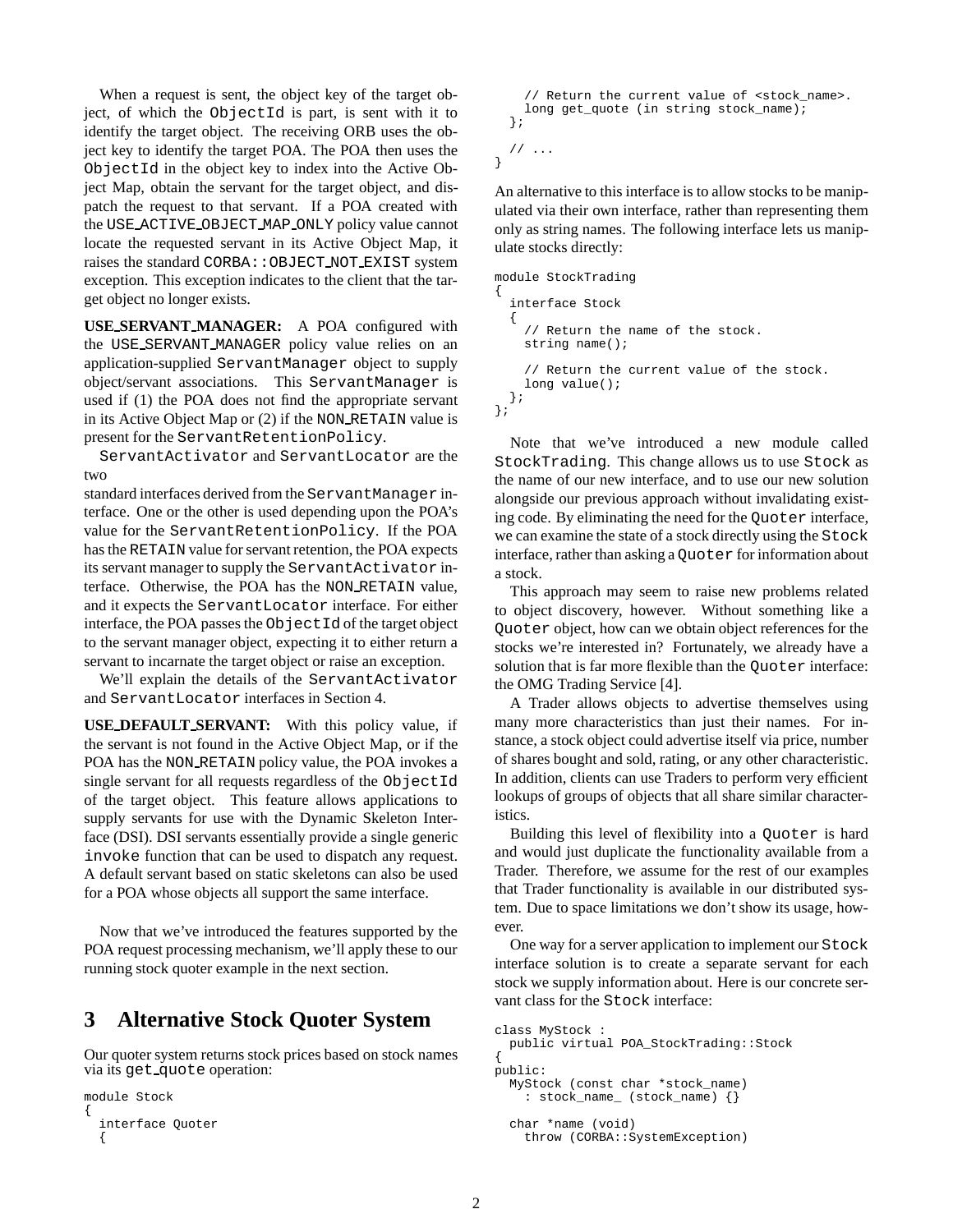```
{
    return CORBA::string_dup
      (stock_name_.c_str ());
  }
  CORBA::Long value (void)
    throw (CORBA::SystemException)
  {
    return stock_database_lookup (stock_name_);
  }
private:
  std::string stock name ;
};
```
Our MyStock constructor takes the name of the stock and stores it into an ANSI C++ string. This name determines the stock for which the servant instance will supply information to clients. The name and value operations override the pure virtual methods inherited from the POA StockTrading::Stock skeleton class. The name method returns the name of the stock that the servant was constructed with. The value operation performs a lookup in an external database to find the current value of the stock and return it.

Our server main uses this class to create and register a servant for each stock we expose to clients. Our server is fairly typical; it initializes the ORB, sets up the POAs that it needs, creates and registers its servants, and then starts listening for requests, as shown below:

```
int main (int argc, char **argv)
{
  // Initialize the ORB.
 CORBA::ORB_var orb = CORBA::ORB_init (argc, argv);
  // Get our Root POA, create our persistent
  // POA as a child of the Root POA, and
  // activate the POA managers (not shown).
  // Create and register all of our servants.
 MyStock stock1 ("IONAY");
  PortableServer::ObjectId_var id1 =
    PortableServer::string_to_ObjectId ("IONAY");
  persistent_poa->activate_object_with_id
    (&stock1, id1);
  MyStock stock2 ("ACME");
  PortableServer::ObjectId_var id2 =
    PortableServer::string_to_ObjectId ("ACME");
 persistent_poa->activate_object_with_id
    (&stock2, id2);
  // Continue creating servants and activating
  // objects for each and every stock object. We
  // presume there are many thousands of stock
  // objects, so all the required code is omitted!
  // Export the object references for stock1,
  // stock2, etc. to a Naming Service or Trading
  // Service, etc.
  // Let the ORB listen for requests.
  orb->run ();
 return 0;
}
```
Note how our server main creates a servant for each of the stocks, IONAY and ACME. It then creates an object identifier

for each servant and explicitly activates the objects using the POA::activate object with id operation. Though we only show the creation, registration, and activation step for two objects due to space limitations, the intent is that many more stock objects need to be set up in the same fashion.

The statically configured approach shown above works reasonably well for a small number of servants whose implementations change infrequently. In reality, however, our stock server probably supplies information about many thousands of different stocks. Moreover, these implementations may change over time as new requirements or optimizations are incorporated. Thus, the statically configured approach shown above scales poorly as the number of stocks and number of servant implementations increases, for the following reasons:

**Unnecessary code duplication:** Our servant creation and object activation code fragment will be repeated for each stock. This type of duplication is tedious to write and errorprone to maintain manually.

**Inefficient initialization overhead:** The code required to create and activate the servants could literally take minutes to execute, meaning that the server could take quite awhile before it reaches the point where it can start listening for requests. With all those lines of servant initialization code, the executable program itself could be extremely large, as well.

**Inefficient space utilization:** A large amount of memory resources may be required to store all the statically configured servants. Moreover, we might use excessive machine resources for no reason since it is unlikely that all of our clients combined are actually accessing all the objects in our stock server.

**Inflexible behavior:** Changing the implementation of our servants in a statically configured CORBA server is hard. It requires modifying, recompiling, and relinking the existing server software, as well as terminating and restarting any running server processes.

To some extent, the code duplication and space utilization issues mentioned above could be addressed using loops and subroutines, of course, but the other issues remain. In order to alleviate these drawbacks in our stock server, we'll employ POA servant managers, as described in the next section.

## **4 Servant Managers**

#### **4.1 Overview**

The POA specification allows server applications to register servant manager objects that activate servants on demand. This allows a server to avoid creating all of its servants before listening for requests. When combined with patterns like Service Configurator [5] and OS features like explicit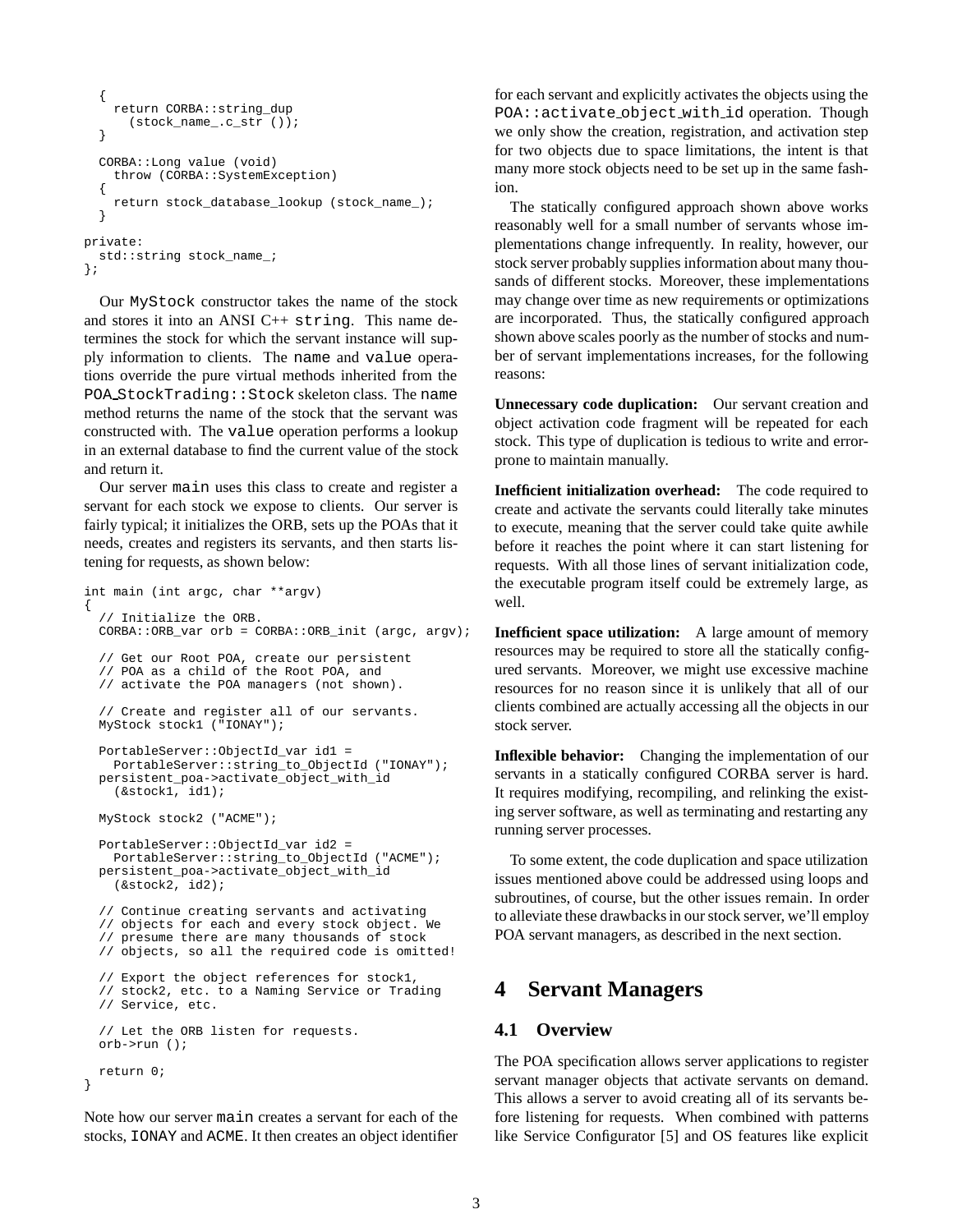dynamic linking [6], the POA servant managers make it possible to dynamically configure servants into CORBA servers.

Existing ORBs support dynamic configuration of servants. For instance, Orbix *Loaders* essentially allow objects to be loaded into a server on demand when requests arrive for them. In fact, Orbix loaders were one of the primary influences that led to servant managers being supported as part of the POA specification.

The lifecycle of a request is shown in Figure 1. As shown



Figure 1: Lifecycle of a CORBA Request Through a POA

in this figure, when a request is sent to a CORBA object, the POA containing the target object invokes the servant manager to obtain a servant, then dispatches the request to that servant.

The servant manager object is supplied by the application. Therefore, the application can determine the strategy for creating and registering servants just for those objects that are actually the targets of requests. Moreover, servant managers are objects, which means that they themselves are also incarnated by servants. This is a result of servant managers being specified in IDL – they're handled and implemented just like regular CORBA objects, with the single restriction that they are *locality constrained*.

According to the CORBA specification, locality constrained objects must throw CORBA: : MARSHAL exceptions if an application attempts to pass their object references out of the context of the ORB in which they were created. Thus, they cannot be passed as arguments to remote operations or be converted into strings via ORB::object to string.

The remainder of this section describes the roles of the two key IDL interfaces related to servant managers: *servant activators* and *servant locators*.

#### **4.2 Servant Activators**

If our POA was created with the RETAIN value for the ServantRetentionPolicy, our servant manager must fulfill the ServantActivator interface. ServantActivator for our stock application can be defined as follows:

```
class MyStockActivator : public virtual
  POA_PortableServer::ServantActivator
{
public:
  PortableServer::Servant incarnate
    (const PortableServer::ObjectId &id,
     PortableServer::POA_ptr poa)
      throw(CORBA::SystemException,
            PortableServer::ForwardRequest);
  void etherealize
    (const PortableServer::ObjectId &id,
     PortableServer::POA_ptr poa,
     PortableServer::Servant the_servant,
     CORBA::Boolean cleanup_in_progress,
     CORBA::Boolean remaining_activations)
    throw(CORBA::SystemException);
};
```
The incarnate and etherealize methods are inherited from the ServantActivator skeleton class in the POA PortableServer namespace. When the POA needs a servant to incarnate the target object, it invokes the incarnate operation. Likewise, when it needs to deactivate an object or destroy a servant, it invokes etherealize. These methods are shown below.

#### **4.2.1 Implementing the incarnate() Method**

Our implementation of incarnate supplies a MyStock servant:

```
PortableServer::Servant
MyStockActivator::incarnate
  (const PortableServer::ObjectId &id,
   PortableServer::POA_ptr poa)
    throw (CORBA::SystemException,
           PortableServer::ForwardRequest)
{
 CORBA::String_var str =
    PortableServer::ObjectId_to_string (id);
 CORBA::Long val =
    stock_database_lookup (str);
  if (val == -1)throw CORBA::OBJECT_NOT_EXIST ();
 return new MyStock (str);
}
```
Our implementation of incarnate is straightforward. It first uses the ObjectId to string helper method supplied in the PortableServer module to convert the ObjectId of the target object to a string. It then uses this string to look up the current stock price in its external database. If no such stock is found, the stock lookup returns  $-1$  and the incarnate method throws a standard CORBA::OBJECT NOT EXIST exception to indicate that the target object does not exist. Otherwise, incarnate allocates a MyStock servant on the heap, passing the name of the stock it is incarnating to its constructor, and returns it to the POA.

Note that the incarnate method provides an ideal hook where the implementation of a MyStock instance could be brought into the address space of the server via dynamic linking. Also note that one of the exceptions that the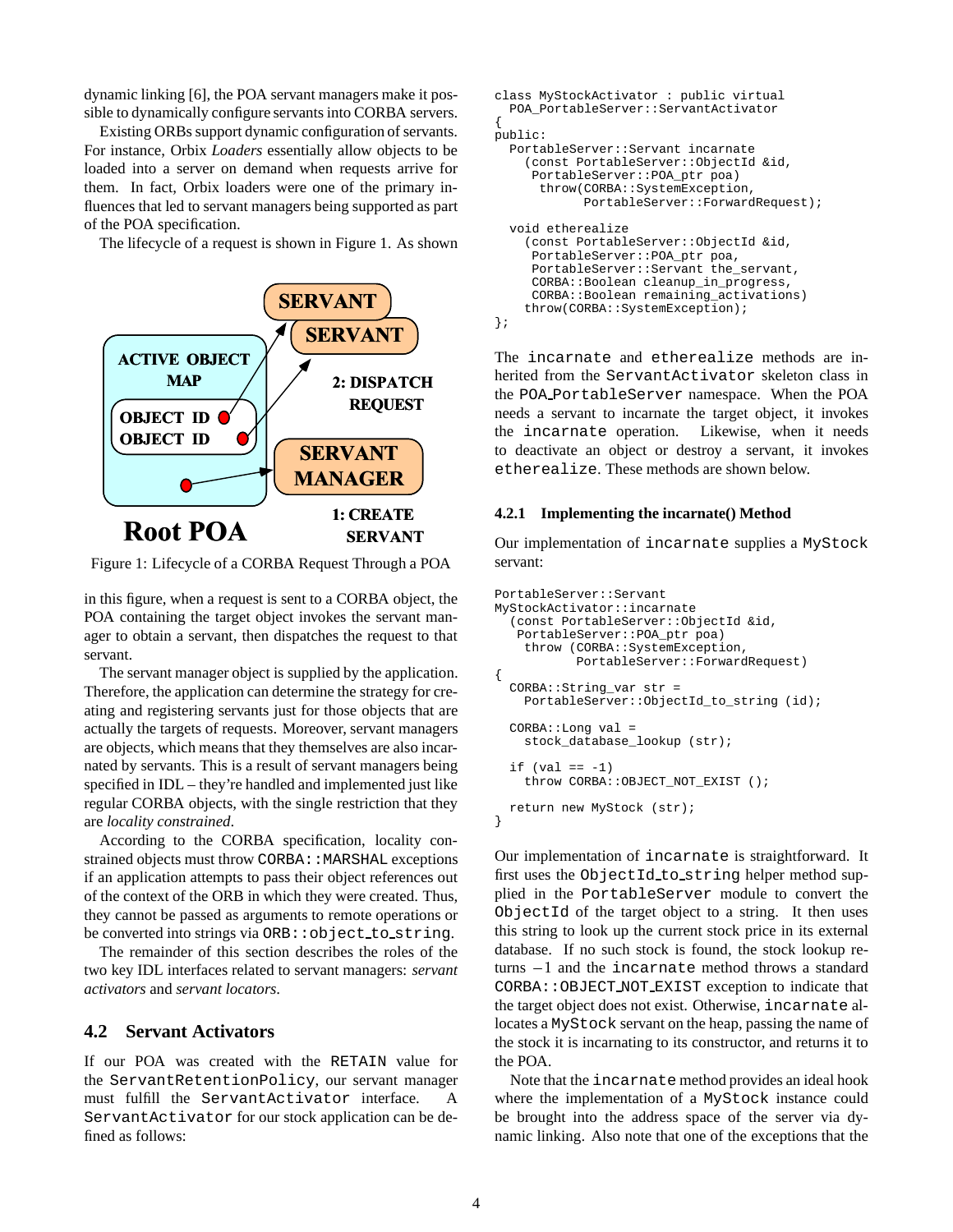incarnate method can raise is the ForwardRequest exception, which is described in the sidebar.

**Sidebar on ForwardRequest:** The ForwardRequest exception allows the servant manager to inform the client ORB to redirect this request, and any future requests for this object, to another object. The definition of ForwardRequest is shown below.

```
module PortableServer
{
  exception ForwardRequest
  {
    Object forward reference;
  };
  // ...
};
```
A servant manager can assign a different target object to the forward reference member of ForwardRequest, and raise the exception back to the POA. If the ORB uses IIOP as its underlying transport, it will turn the ForwardRequest exception into a LOCATE FORWARD response. This response causes the client ORB to transparently attempt to bind to the forward reference object and reissue the request to it. This scheme is designed to work even if the new object is in a different server than the original target object.

Though our examples do not make use of the ForwardRequest feature, it is very useful for applications that want to perform their own server process activation or load balancing.

#### **4.2.2 Implementing the etherealize() Method**

The etherealize method is invoked when the object is deactivated or when the entire POA is deactivated or destroyed. Object deactivation typically occurs when an object is destroyed via one of its operations. For example, if the object's interface is derived from the standard OMG LifeCycleObject interface supplied by the Lifecycle Object Service, it inherits a remove operation that can be invoked to destroy the target object.

For our MyStockActivator implementation, the etherealize method is very simple:

```
void
MyStockActivator::etherealize
  (const PortableServer::ObjectId &id,
   PortableServer::POA_ptr poa,
   PortableServer::Servant servant,
   CORBA::Boolean cleanup_in_progress,
   CORBA::Boolean remaining_activations)
  throw (CORBA::SystemException)
{
  if (remaining_activations == 0)
    delete servant;
}
```
This method just ensures that the servant is not still in use for other request invocations by checking the value of the remaining activations flag, $^2$  and if false, we delete the servant. If the cleanup in progress parameter (which we do not use here) is true, it indicates that the etherealize call was initiated by an invocation of the POA's deactivate or destroy operation. Applications might perform different etherealization actions for POA deactivation or destruction than they would for normal servant etherealization, such as releasing additional resources used by all servants in that POA.

#### **4.2.3 Associating a Servant Manager With a POA**

The POA supplies an operation that allows you to associate a servant manager with it:

```
module PortableServer
{
  exception WrongPolicy {};
  interface ServantManager {};
  interface POA
  {
    void set_servant_manager
      (in ServantManager mgr)
       raises (WrongPolicy);
    // ...
  };
};
```
The ServantActivator interface is derived from the ServantManager interface, which allows instances of it to be passed to the POA's set servant manager operation. To obtain an object reference for our ServantActivator, we need to create a servant for it and register it with a POA, just like any other object. The easiest way to do this is to implicitly create the object using the Root POA. Using the Root POA means that our stock activator object is a transient object, which is just fine because it is locality-constrained anyway.

```
MyStockActivator servant;
// Obtain an object reference for
// our stock servant activator.
PortableServer::ServantActivator_var
 activator = servant._this ();
// Associate the activator with this POA.
poa->set_servant_manager (activator);
```
This code uses the this method to implicitly create a new CORBA object under the Root POA, register the servant for it, and obtain the new object reference. This object reference is then registered as the servant manager for the persistent POA containing the Stock objects. Note that even though the servant activator object itself resides in the Root POA, our stock servants are still registered with the persistent POA, which is a child of the Root POA.

### **4.3 Servant Locators**

Because our POA has the RETAIN policy value, each servant returned by our ServantActivator is associated with its target object in the POA's Active Object Map. Thus, if the

<sup>&</sup>lt;sup>2</sup>A servant might still be in use if it is registered multiple times under different object identifiers in a POA created with the MULTIPLE ID value for the IdUniquenessPolicy.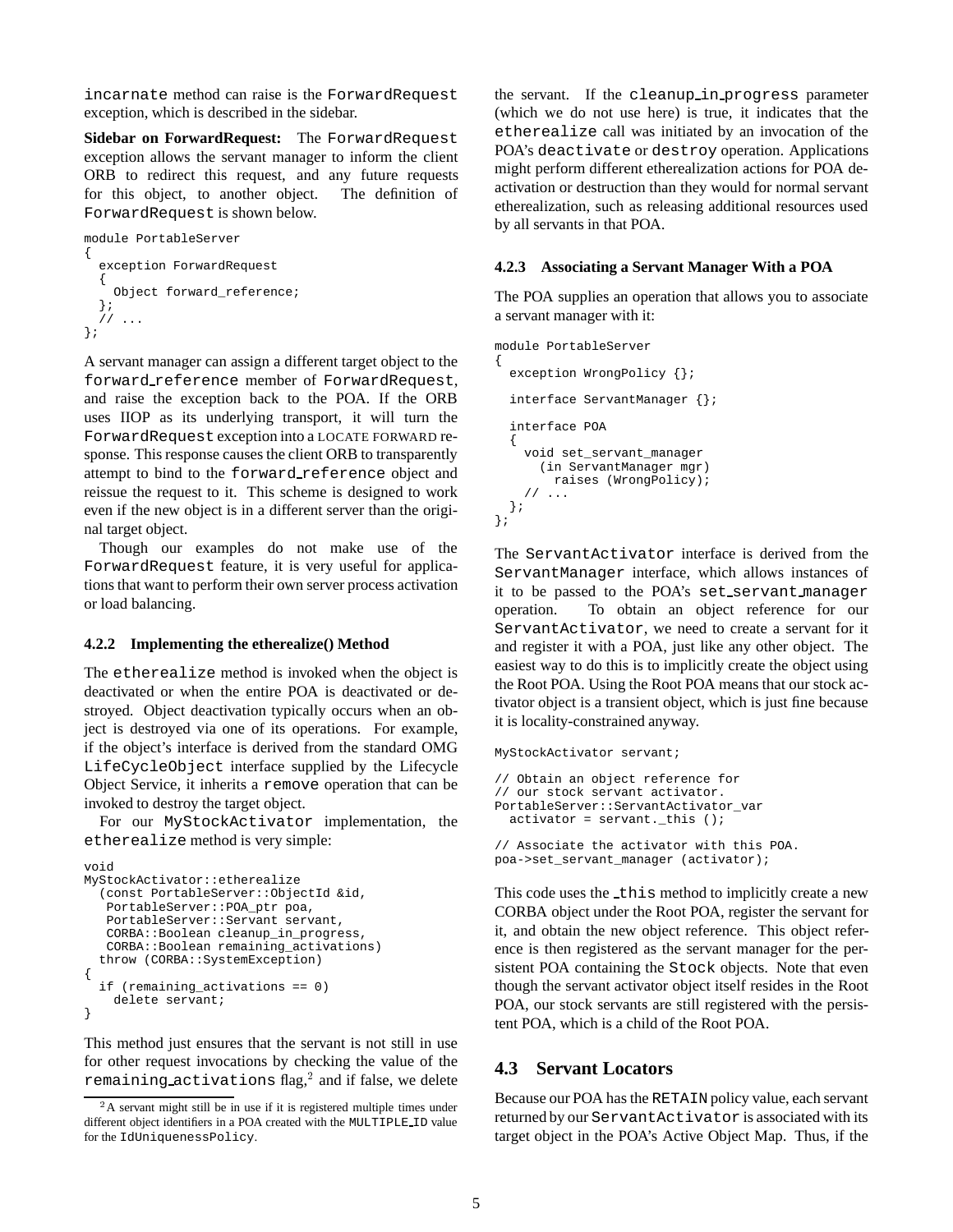server runs for a long time and many of our stock objects are the targets of invocations, our resource consumption could eventually become higher than we'd like. Specifically, the POA's Active Object Map could grow quite large, and all of our servants would be allocated on the heap.

To prevent the memory consumption problem described above, we can create the POA with the NON RETAIN policy value for servant retention. In this case, the POA will not maintain object/servant associations in the Active Object Map. This type of POA expects our servant manager to inherit from ServantLocator, rather than ServantActivator.

ServantLocators have different semantics than ServantActivators since they are invoked for every request on an object. Like a ServantActivator, the ServantLocator returns the servant and the POA dispatches the request to it. Once the request completes, however, the POA returns the servant to the ServantLocator. Depending on the design of the application, the ServantLocator can then destroy it immediately or store it into an application-defined pool of servants to be reused for another request.

A ServantLocator for our MyStock servants might be defined as follows:

```
class MyStockLocator : public virtual
 POA_PortableServer::ServantLocator
{
public:
  PortableServer::Servant preinvoke
    (const PortableServer::ObjectId &id,
    PortableServer::POA_ptr poa,
     const char *operation,
     PortableServer::Cookie &cookie)
       throw (CORBA::SystemException,
              PortableServer::ForwardRequest);
  void postinvoke
    (const PortableServer::ObjectId &id,
    PortableServer::POA_ptr poa,
    const char *operation,
     PortableServer::Cookie cookie,
     PortableServer::Servant servant)
       throw (CORBA::SystemException);
};
```
The preinvoke and postinvoke methods are inherited from the POA PortableServer::ServantLocator skeleton class. The POA invokes preinvoke before dispatching a request to obtain a servant, and invokes postinvoke after the servant completes the handling of the request.

Notice that the signatures for the preinvoke and postinvoke methods differ slightly from those for incarnate and etherealize. This is because the POA knows that the servant returned by a ServantLocator is used to process only a single request at a time, so it can pass additional information to it. This extra information consists of the following parameters:

**Operation name:** The preinvoke and postinvoke methods are given the name of the operation that is being invoked on the target CORBA object. This allows the

ServantLocator to return a different servant depending on which operation is being invoked.

**Cookie:** An implementation of the preinvoke method is allowed to return a value to the POA, which will subsequently pass it back to the postinvoke method. This allows the ServantLocator to attach any kind of state it would like to each pair of preinvoke/postinvoke invocations. The PortableServer::Cookie type is simply a void  $\star$ , allowing the application to use whatever it would like for a cookie.<sup>3</sup> The POA accepts the cookie from preinvoke and passes it unchanged to the matching postinvoke, *i.e.*, it doesn't try to access or otherwise interpret the cookie value.

#### **4.3.1 Implementing the preinvoke() Method**

Our implementation of preinvoke returns a MyStock servant:

```
PortableServer::Servant
MyStockActivator::preinvoke
  (const PortableServer::ObjectId &id,
   PortableServer::POA_ptr poa,
   const char *operation,
   PortableServer::Cookie &cookie)
    throw (CORBA::SystemException,
            PortableServer::ForwardRequest)
{
 CORBA::String_var str =
    PortableServer::ObjectId_to_string (id);
 CORBA::Long val =
    stock_database_lookup (str);
  if (val == -1)throw CORBA::OBJECT_NOT_EXIST ();
 return new MyStock (str);
}
```
This method is identical to the implementation of the MyStockActivator::incarnate method we showed in Section 4.3. In this simple example, we don't use the poa, operation, or cookie parameters.

#### **4.3.2 Implementing the postinvoke() Method**

Our implementation of postinvoke is also almost exactly like its ServantActivator::etherealize counterpart:

```
void MyStockActivator::postinvoke
  (const PortableServer::ObjectId &id,
   PortableServer::POA_ptr poa,
   const char *operation,
   PortableServer::Cookie cookie,
   PortableServer::Servant servant)
     throw (CORBA::SystemException)
{
 delete servant;
}
```
<sup>&</sup>lt;sup>3</sup>This cookie is an example of the Asynchronous Completion Token pattern [7].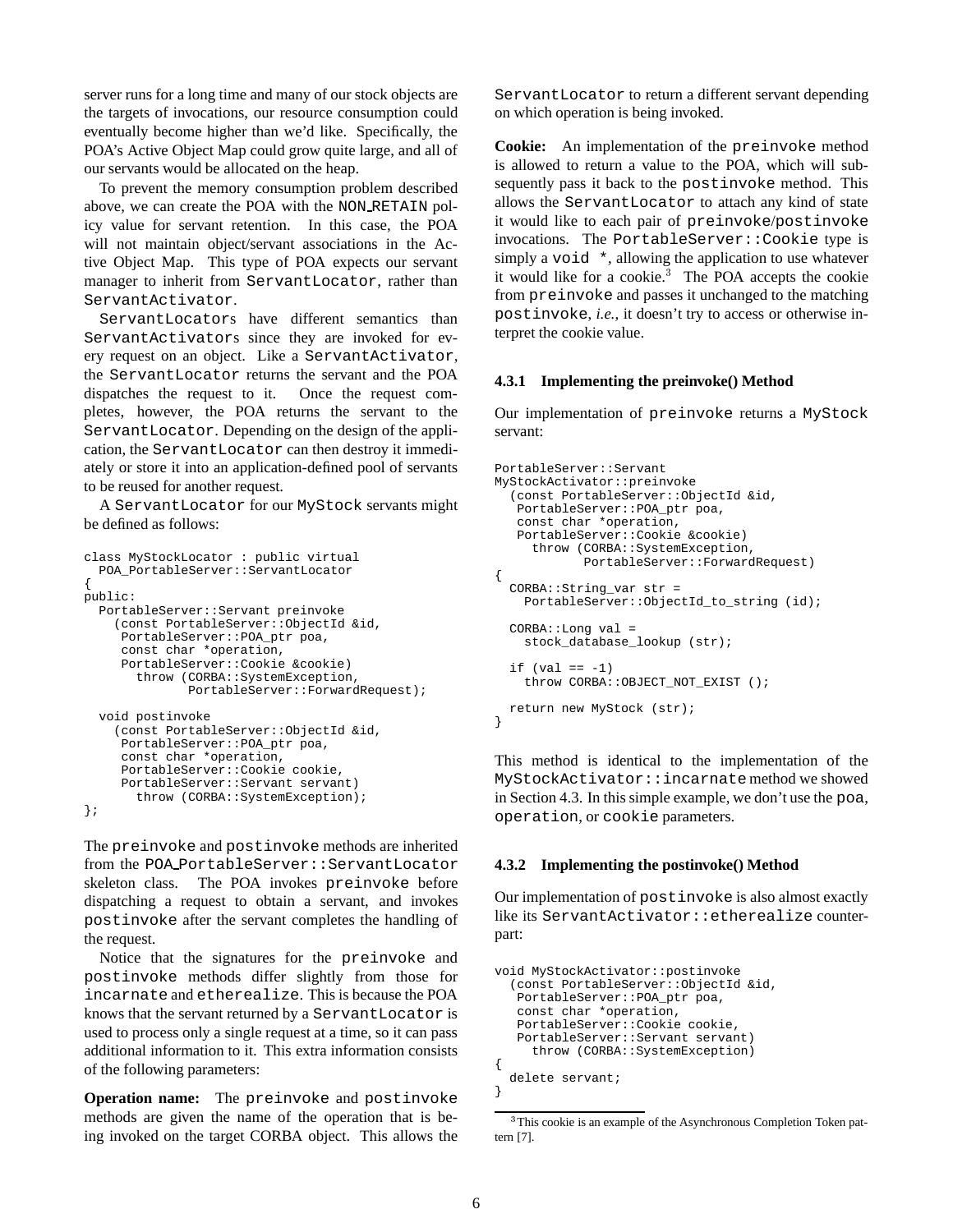Just like preinvoke, we don't make use of the poa, operation, or cookie parameters. We simply delete the servant and return.

Finally, we create our ServantLocator object just like we created our ServantActivator:

```
MyStockLocator servant;
```
PortableServer::ServantLocator\_var locator = servant. this  $()$ ; poa->set\_servant\_manager (locator);

The fact that ServantLocators allow developers to create servants on a per-request basis is useful for certain types of transactional applications. For instance, the preinvoke and postinvoke hooks allow persistent state to be loaded before an operation call on the servant and written back to the persistent store after the operation completes [8].

# **5 Default Servants**

## **5.1 Overview**

When all objects in a POA support the same interface, it is sometimes possible to support them all using only a single servant. This situation typically arises when the application uses the Dynamic Skeleton Interface (DSI). The DSI enables servants to supply a generic invoke function that allows any operation on any object to be invoked, regardless of its IDL interface. Using a default servant is also possible if static skeletons are used, as well, as long as all the objects incarnated by the default servant have the same interface.

## **5.2 Applying Default Servants to the Stock Quoter**

All of our stock objects in our quote server support the Stock interface. Therefore, we can reduce memory consumption by using a single servant to support them all if we change our MyStock servant class slightly. Specifically, our constructor takes a parameter indicating the name of the stock serviced by the servant; the name operation simply returns that name. This implementation does not work for a default servant because it incarnates multiple objects simultaneously. Thus, for each request, the default servant must use the ObjectId of the target object to determine which object it is servicing the request for.

The PortableServer::Current interface enables servants to determine information concerning the identity of the target object. This interface is defined as follows:

```
module PortableServer
{
  interface Current : CORBA::Current
  {
    exception NoContext {};
    POA get_POA () raises (NoContext);
    ObjectId get_object_id () raises (NoContext);
  };
     // ...
};
```
Within the context of a request invocation, the get\_POA operation returns a reference to the POA that is dispatching the request. Likewise, the get object id operation returns the ObjectId of the target object. Invoking these operations outside the context of a request invocation raises the NoContext exception.

The ORB's resolve initial references "bootstrapping" factory operation can be used by applications to obtain a reference to the PortableServer::Current. Thus, we can reimplement our MyStock servant as follows:

```
class MyStock :
  public virtual POA_StockTrading::Stock
{
public:
  MyStock (CORBA::ORB_ptr orb)
    : orb_ (CORBA::ORB::_duplicate (orb)) {}
  char *name (void)
    throw (CORBA::SystemException)
  {
    CORBA::String_var nm = get_target_name ();
    return nm._retn ();
  }
  CORBA::Long value (void)
    throw (CORBA::SystemException)
  {
    CORBA::String_var nm = get_target_name ();
    CORBA::Long val = stock_database_lookup (nm);
    if \left( val == -1\right)throw CORBA:: OBJECT NOT EXIST ();
    return val;
  }
private:
  char *get_target_name (void)
  {
    CORBA::Object_var obj =
      orb_->resolve_initial_references
        ("POACurrent");
    PortableServer::Current_var cur =
      PortableServer::Current::_narrow (obj);
    PortableServer::ObjectId_var id =
      cur->get_object_id ();
    return PortableServer::ObjectId_to_string (id);
  }
  CORBA::ORB_var orb_;
};
```
We've changed our constructor to take a reference to the ORB as a parameter. We use this ORB reference in our private get target name method. This method returns the name of the stock that is the target of the current request.

Note that our get\_target\_name helper function assumes that the name of the stock is being used as the ObjectId for each object. Therefore, it can get the name of the target stock by getting a reference to the PortableServer::Current from the ORB, invoking its get object id method to get the ObjectId of the target object, and then using the ObjectId to string helper conversion method to convert the ID back into a string. The resulting string name is returned to the caller.

Our name and value methods use the get target name function to get the name of the target stock. The name method merely returns this name by invoking the String var:: retn method to "steal" the string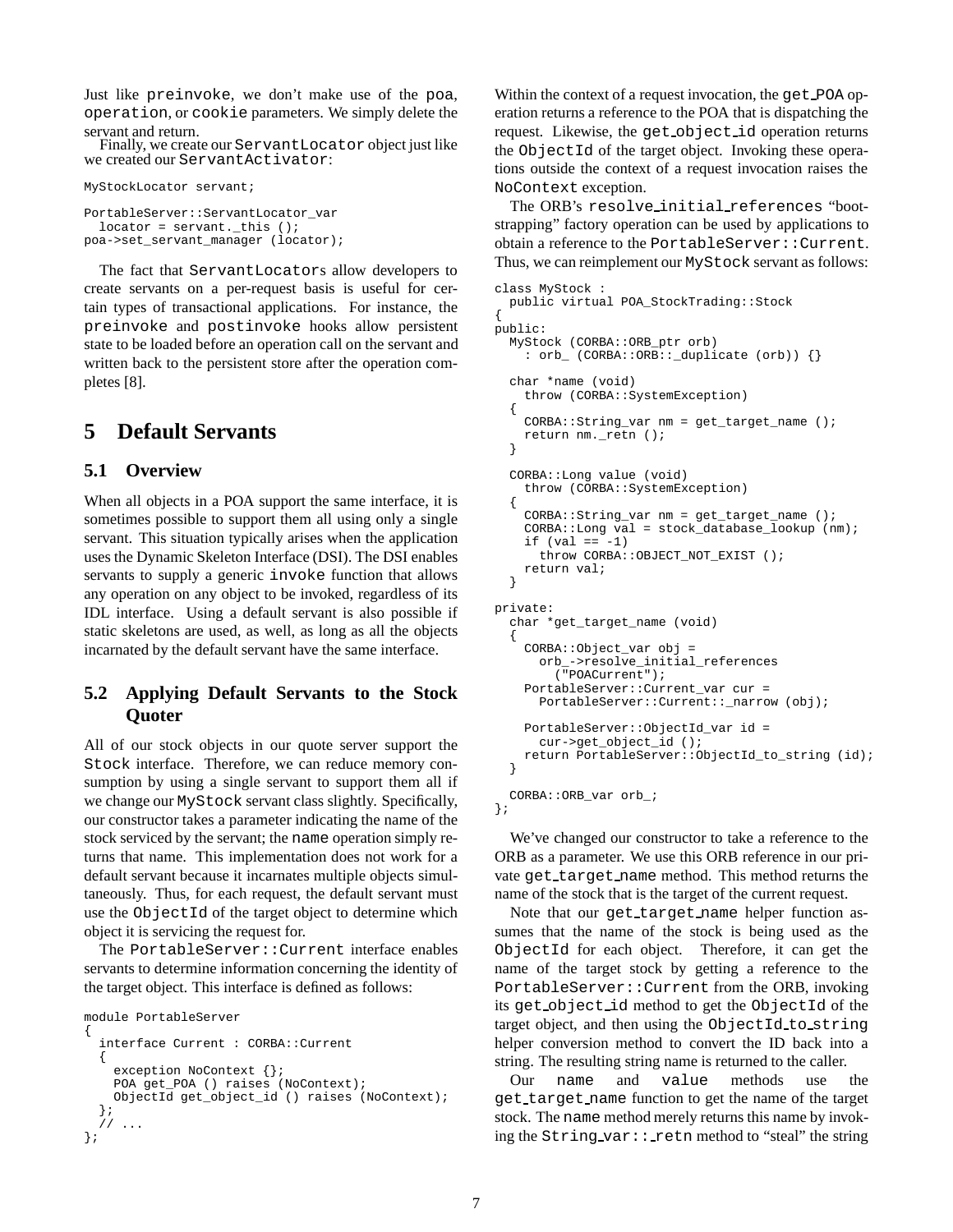away from the String\_var and return it to the caller. $^4$  The value operation uses the target name as the argument to the external stock database lookup method. If it returns  $-1$ , our servant throws the CORBA:: OBJECT\_NOT\_EXIST exception to indicate that the stock no longer exists. Otherwise, it returns the value read from the external database.

To set up the default servant, we create a MyStock servant and pass it to the  $POA:est$  servant operation, as follows:

```
// Initialize the ORB.
CORBA::ORB_var orb = CORBA::ORB_init (argc, argv);
// Create our default servant.
MyStock servant (orb);
// Set the default servant on our POA.
poa->set_servant (&servant);
```
The POA will dispatch all incoming requests for our stock objects to our single default servant. This means that regardless of how many different stocks our application supports, all of them are implemented using only a single servant. An application using a default servant thus trades off the time required to look up the target object identity in the PortableServer::Current object against the space required for using multiple servants.

#### **5.3 Object Creation Without Servants**

Applications that use servant managers and default servants typically create their objects without actually incarnating them with servants. We can accomplish this using the POA::create reference with id operation:

```
module PortableServer
{
  interface POA
  {
    Object create_reference_with_id
      (in ObjectId id, in CORBA::RepositoryId intf)
       raises (WrongPolicy);
    // ...
  };
};
```
The arguments to create\_reference\_with\_id are the ObjectId for the new object, and the *repository ID* of the most-derived interface that our object will support. For POAs created with the SYSTEM\_ID value for the IdAssignmentPolicy, you can alternatively invoke the create reference operation to create an object reference with a POA-supplied ObjectId.

We can use create reference with id to create all of our stock objects as follows:

```
int main (int argc, char **argv)
{
  // Initialize the ORB.
  CORBA::ORB_var orb = CORBA::ORB_init (argc, argv);
  // Get our Root POA and create our persistent
```

```
// POA as a child of the Root POA (not shown).
```

```
// Activate the POA managers.
```

```
<sup>4</sup>This is a new feature of the CORBA 2.2 C++ mapping, so your ORB
vendor may not yet support it.
```

```
// Set up our Stock interface repository ID.
const char *rep_id = "IDL:StockTrading/Stock:1.0";
// Create all of our stock objects.
PortableServer::ObjectId_var obj_id =
  PortableServer::string_to_ObjectId ("IONAY");
CORBA::Object_var obj =
 persistent_poa->create_reference_with_id
    (obj_id, rep_id);
// Export the new object reference to a Naming
// Service or Trading Service, etc.
obj_id =
 PortableServer::string_to_ObjectId ("ACME");
CORBA::Object_var obj =
 persistent_poa->create_reference_with_id
    (obj_id, rep_id);
// Export the new object reference to a Naming
// Service or Trading Service, etc.
// Continue creating stock objects. We
// presume there are many thousands of stock
// objects.
// Let the ORB listen for requests.
orb->run ();
return 0;
```

```
}
```
Our application main first creates all of our stock objects in our persistent POA without incarnating them, exports each to the Naming or Trading Service (not shown), and then listens for requests. As requests arrive, they are either processed by our servant manager or by our default servant, depending on which approach we're actually using.

Our example here is a bit misleading in that object creation would typically be a one-time event, rather than occuring each time we run this server. It might be best to use the approach of creating a server main that can either serve as a factory to initially create our objects or as a regular server, as we showed in [2]. We leave the creation of such a server main as an exercise for the reader.<sup>5</sup>

# **6 Conclusion**

This column addressed yet another aspect of the creation and management of C++ servants using the POA. We introduced the POA concept of servant managers, which are objects that are used to activate objects and create and destroy servants on demand. In addition, we discussed default servants, which can process requests for an object if no other servant is available for it. An implementation of the POA specification that contains the types of servant managers described in this paper is freely available at www.cs.wustl.edu/~schmidt/TAO.html.

Choosing whether to use a servant manager or a default servant for your application depends mainly on the number of objects your POA manages. The following are some general guidelines we recommend:

<sup>&</sup>lt;sup>5</sup>In other words, we're running over our page limits!